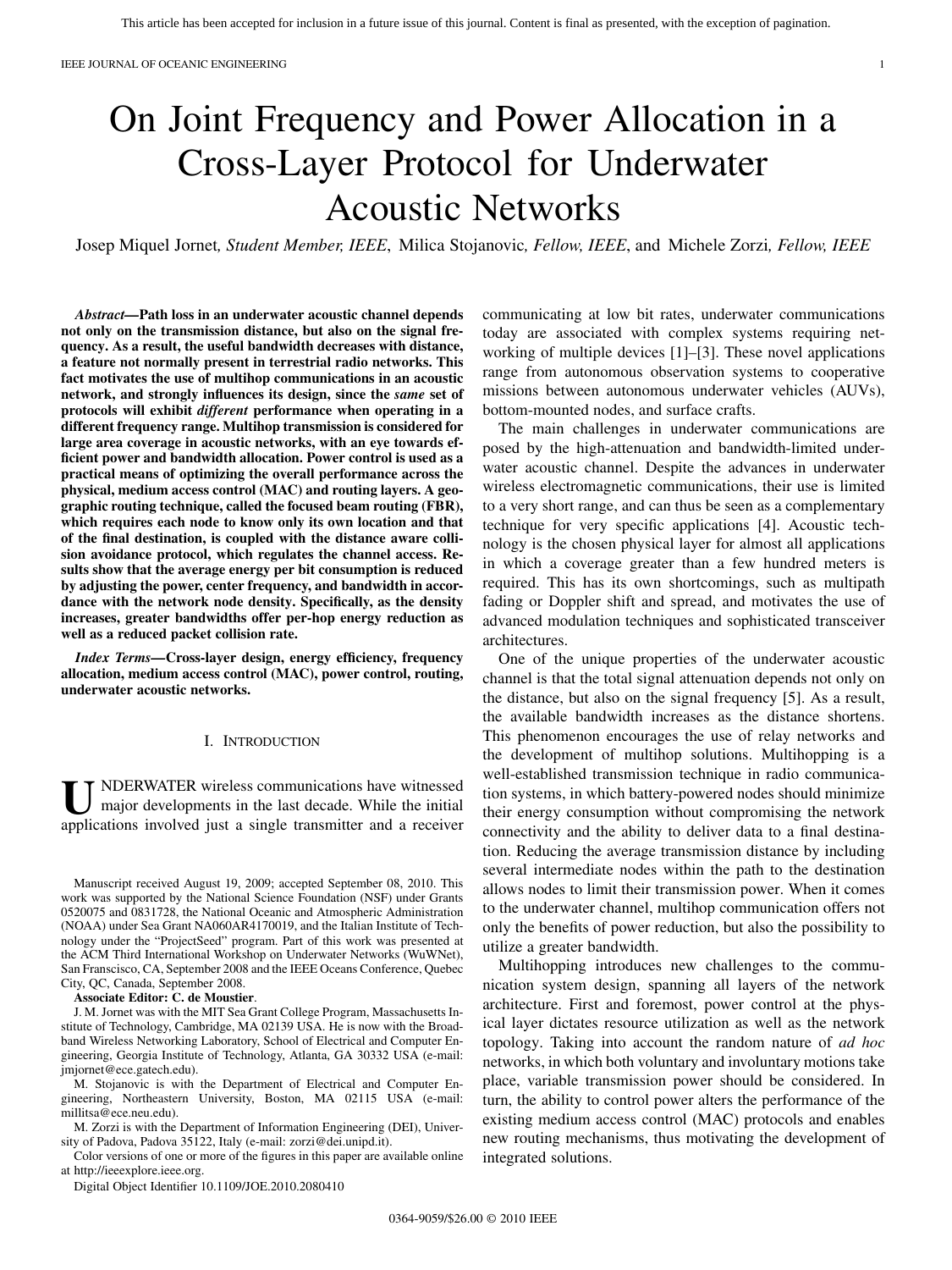In this paper, a cross-layer design for underwater acoustic networks is proposed and evaluated under different power and frequency allocation schemes with focus on minimum energy consumption. The routing protocol, the MAC, and the physical layer functionalities are tightly coupled through a judicious allocation of power and bandwidth. The routing protocol decides which power level should be used in light of different criteria, and by different mechanisms. The MAC then adapts specific parameters, such as waiting or backoff times, according to the new transmission distance. Switching the transmission power to a new level occurs at the physical layer. Because of the physical nature of acoustic propagation, the performance of the *same* MAC and routing protocols will be *different* for different frequency allocations. This fact points to the existence of optimal center frequency and system bandwidth for a given set of networking protocols.

In this work, this issue is analyzed for a network operating under distance-aware collision avoidance protocol (DACAP) [6] and focused beam routing (FBR) [7]. Rather than simply advocating for this set of protocols, our main contribution is to demonstrate the benefits of properly choosing center frequency, bandwidth, and transmission power according to the network conditions, always keeping an eye on realistic practical implementations of the system.

This paper is organized as follows. In Section II, an overview of the related work is presented. The underwater acoustic channel is reviewed in Section III. The effects resulting from different power and frequency allocation patterns are discussed in Section IV. Discrete power control is reviewed in Section V. Section VI gives a brief summary of DACAP, while in Section VII, the chosen routing technique and the way in which power control is performed are described. Finally, simulation results are discussed in Section VIII, and the paper is concluded in Section IX.

## II. RELATED WORK

Underwater acoustic networks have recently attracted a lot of interest in the research community. While some of the existing solutions in the radio-domain may be reused, the unique properties of the underwater channel usually require the development of dedicated solutions. Extensive work at the different layers of the classical protocol stack has been conducted up to date. A good overview of existing networking protocols for underwater networks can be found in [8]. In this section, we focus on the work related to multihopping analysis, power control, and routing.

From an information theoretic point of view, the concept of multihopping and its benefits in the underwater acoustic channel have been recently addressed in the literature. In [9], the capacity of an acoustic relay link is analyzed for a noise-limited scenario, showing that it increases with the number of hops used to span a given distance. This serves as an upper bound for all practical systems in which the channel access must be regulated, in either a deterministic or a random fashion. The capacity of a system based on deterministic access was addressed in [10], while the capacity of a system based on random access was addressed in [11]. Similarly, in [12], a single 1-D relay link is analyzed and numerically assessed in light of the characteristics of the underwater channel.

The benefits of multihopping are available only if nodes can efficiently adapt their transmission power to the network conditions. While power control for radio wireless networks has been widely addressed in the literature [13]–[16], the number of solutions for the underwater systems is still very limited. In [17], discrete power control for underwater acoustic networks is introduced, and the system performance is evaluated for different scenarios and frequency allocation patterns. When using discrete power control, nodes select the transmission power from a finite set of power levels. It is important to note that while power control can easily be implemented in radio-frequency (RF) transceivers, the number of currently available acoustic transceivers with power control capabilities is certainly limited.

When it comes to routing, techniques based on location information, i.e., geographical routing techniques, seem suitable for the underwater domain, where bottom-mounted nodes have knowledge of their location upon deployment, and mobile nodes (such as AUVs) have local navigation systems. Without location information, a large number of broadcast or multicast queries may cause unnecessary network flooding, thus reducing the user-perceived throughput and increasing the total energy consumption. This is one of the main limitations in nongeographical *ad hoc* routing protocols. In proactive protocols (e.g., destination-sequenced distance vector routing protocol (DSDV) [18], optimized link state routing protocol (OLSR) [19]), or reactive protocols (e.g., *ad hoc* on-demand distance vector routing protocol (AODV) [20], dynamic source routing (DSR) [21]), and their different variations, large signaling overhead and high latency may compromise the network performance.

There are several routing protocols based on location information, which are explicitly designed for the underwater channel. In [22], the authors propose a vector-based forwarding protocol for sensor networks, in which a virtual transmission pipe is defined at each hop of the transmission path. In [23], the design of minimum energy routes is assessed, showing that in dense networks there is an optimal number of hops beyond which the system performance does not improve. In [24], two distributed routing algorithms are introduced for delay-insensitive and delay-sensitive applications. In [7], a novel geographical routing methodology for underwater acoustic networks is proposed and coupled with power control. This technique, called the FBR, is shown to be able to dynamically establish routes on demand without compromising the overall network performance.

While conventional modular design of networks can ease the task of performance evaluation and implementation, only the combination of the functionalities of different layers can achieve optimal performance. In [25], the authors propose a multipath routing protocol based on continuous power control aimed at providing reliable data transfer for time-critical applications in underwater acoustic networks. While providing a major contribution in terms of data reliability and error recovery analysis, relevant issues such as energy consumption during reception of a packet, or when idling, are not considered in this analysis. These are usually negligible, but if power and frequency are properly allocated as functions of the distance, the energy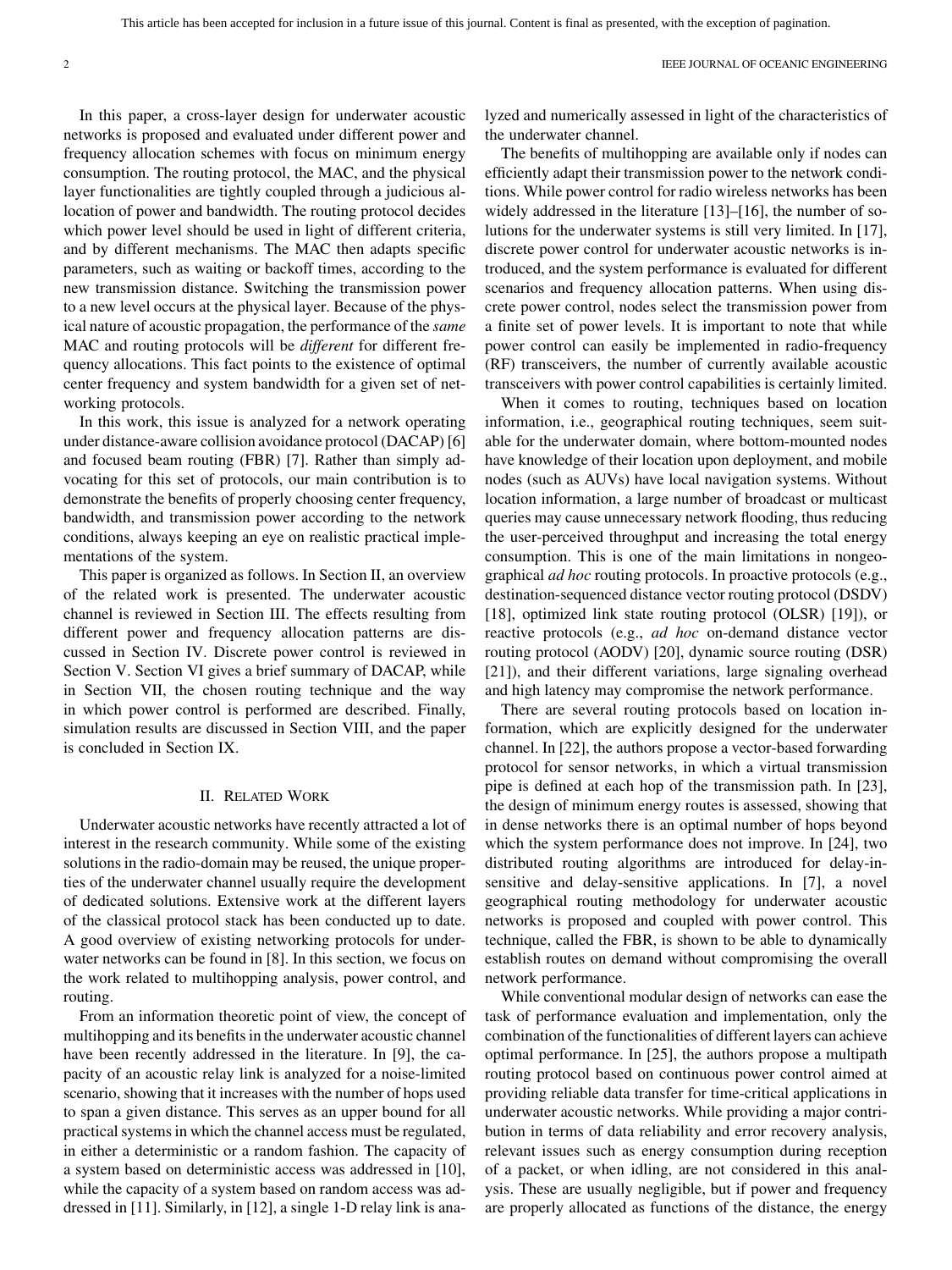consumed for reception and idle listening can no longer be neglected. In [26], a mathematical framework for cross-layer optimization is set, and a protocol based on this framework is presented. The proposed solution reflects the different interlayer relations and the unique properties of the channel. Based on the knowledge of the distance between a transmitter and its next relay, the optimal communication parameters in terms of power, frequency, bandwidth, and error-correction techniques are established, and conveyed to the next receiver using a common channel. However, the lack of an acoustic transceiver that is able to dynamically adjust to the instantaneous link conditions limits the usefulness of this approach in practice.

Different from the contributions described in this section, in this paper, we present a cross-layer solution for underwater acoustic networks, and evaluate its performance in terms of energy consumption, end-to-end delay, and number of collisions, for different power and bandwidth allocation schemes, with an eye towards practical implementation. We believe that the proposed cross-layer design is able to efficiently exploit the opportunities of the underwater channel while still remaining practical enough for real implementation.

#### III. REVIEW OF THE UNDERWATER CHANNEL

#### *A. Attenuation*

Attenuation, or path loss that occurs in an underwater acoustic channel over a distance  $l$  in meters for a tone of frequency  $f$  in kilohertz is given in decibels by

$$
10\log_{10}(A(l, f)/A_0) = k10\log_{10}l + \frac{l}{10^3}10\log_{10}a(f)
$$
 (1)

where  $A_0$  is a normalizing constant, k denotes the spreading factor, and  $a(f)$  is the absorption coefficient. This last parameter is expressed empirically using Thorp's formula in decibels per kilometer for  $f$  in kilohertz as [27, pp. 10–11]

$$
10\log_{10}a(f) = 0.11\frac{f^2}{1+f^2} + 44\frac{f^2}{4100+f^2} + 2.75 \times 10^{-4}f^2 + 0.003. \quad (2)
$$

This formula is generally valid for frequencies above a few hundred hertz, our range of interest. The absorption coefficient increases rapidly with frequency, thus imposing a limit on the maximal usable frequency for an acoustic link of a given distance.

#### *B. Noise*

The ambient noise in the ocean can be modeled using four different sources: turbulence, shipping, waves, and thermal noise. In our range of interest, the overall power spectral density (p.s.d.) of the noise in dB re 1  $\mu$ Pa<sup>2</sup>/Hz (i.e., the power per unit bandwidth associated with the reference sound pressure level of 1  $\mu$ Pa)<sup>1</sup> can be approximated as

$$
10\log_{10} N(f) = \eta_0 - 18\log_{10} f \tag{3}
$$

where f is in kilohertz, and the constant level  $\eta_0$  is adjusted in accordance with a specific deployment site. For example,  $\eta_0$ is taken to be 50 dB re 1  $\mu$ Pa<sup>2</sup>/Hz for the quiet deep sea. The overall p.s.d. of noise decays with frequency, thus limiting the useful acoustic bandwidth from below.

## *C. Propagation Delay*

The nominal speed of sound in the water is 1500 m/s, which is 200 000 times lower than the speed of electromagnetic waves in the air. This causes long propagation delays in underwater acoustic systems. While the delay between two nodes in wireless radio networks is on the order of several microseconds, which is usually negligible with respect to a typical packet duration, in underwater acoustic networks, it can reach several seconds for each hop through the network. This delay is comparable or even greater than the typical packet transmission time, making existing networking protocols ill-suited in most cases.

#### IV. RESOURCE ALLOCATION

In contrast to the radio-frequency spectrum, the acoustic spectrum is not regulated (yet). However, taking into account the bandwidth limitations caused by the acoustic path loss and the ambient noise, the frequency allocation possibilities are not very numerous.

In this section, we discuss the relationship between transmission distance, power, and bandwidth and introduce the frequency allocation methodology that we will use throughout the paper.

#### A. *The AN Product and the SNR*

The narrowband signal-to-noise ratio (SNR), which is a dimensionless measure, is given by [5]

$$
SNR(l, f) = \frac{S(f)\Delta f/A(l, f)}{N(f)\Delta f} = \frac{S(f)}{A(l, f)N(f)} \tag{4}
$$

where  $S(f)$  is the p.s.d. of the transmitted signal and  $\Delta f$  is a narrow frequency band around f. The factor  $10\log_{10} 1/(A(l, f)N(f))$  in dB re 1  $\mu$ Pa<sup>2</sup>/Hz is illustrated in Fig. 1. For each transmission distance  $l$ , there clearly exists an optimal frequency  $f<sub>o</sub>(l)$  for which the narrowband SNR is maximized. Note that this result is invariant to the fixed noise p.s.d. level  $\eta_0$ . In practice, this level can include a margin to guarantee sufficient transmission power to close the link.

#### *B. Bandwidth Definition*

We define the 3-dB bandwidth below the maximum value of the SNR( $l, f$ ),  $B_{3 dB}(l)$  in hertz, as the range of frequencies around  $f_o(l)$  for which  $A(l, f)N(f) < 2A(l, f_o(l))N(f_o(l))$ . The optimal frequency  $f_o(l)$  and its corresponding  $B_{3 dB}(l)$  as a function of the transmission distance are plotted in Fig. 2. Also shown is the center frequency  $f_c(l)$  of the optimal 3-dB bandwidth, which is different from  $f<sub>o</sub>(l)$  because of the asymmetry of the SNR behavior (see Fig. 1). As the transmission distance is reduced, the optimal frequency increases and so does its corresponding 3-dB bandwidth.

<sup>&</sup>lt;sup>1</sup>An acoustic signal propagates as a pressure wave whose level is commonly measured in decibels relative to 1 micro-Pascal. In seawater, 1 W of acoustic power radiated from a point source will create a sound field of 170.8 dB re 1  $\mu$ Pa over the surface of a 1-m radius sphere centered at the source [28, pp. 130–133].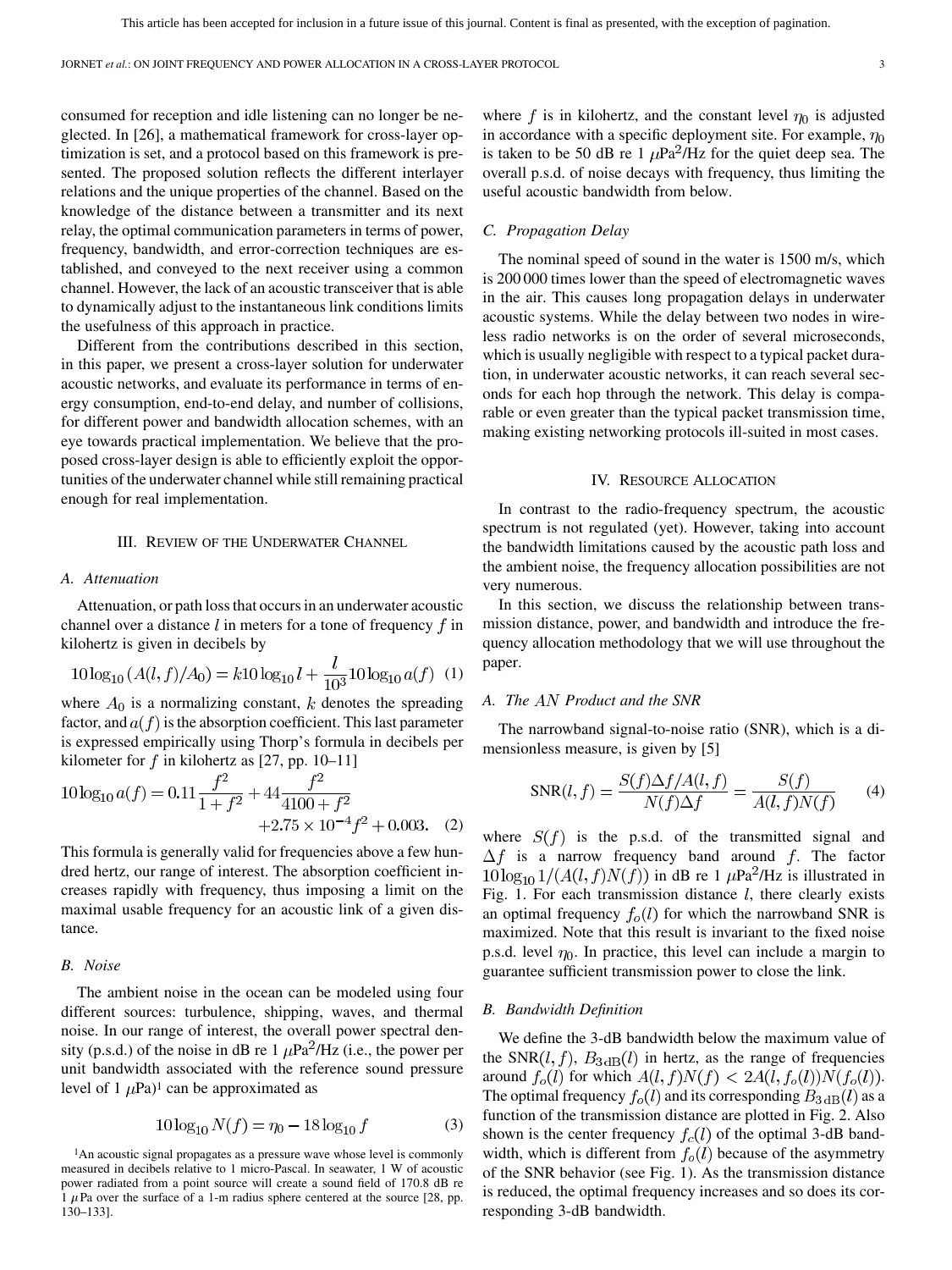

Fig. 1. Frequency-dependent part of the narrowband SNR in decibels,  $10 \log_{10} 1/(A(l, f)N(f))$ , for different transmission distances (attenuation constant  $A_0 = 30$  dB, spreading factor  $k = 1.5$ ).



Fig. 2. Optimal frequency  $f_o(l)$ , 3-dB bandwidth  $B_{3 dB}(l)$ , and center frequency  $f_c(l)$  (spreading factor  $k = 1.5$ ).

## *C. Transmission Power*

Assuming that the transmitted signal p.s.d. is flat across the 3-dB bandwidth, the transmission power in watts necessary to provide a target  $SNR_0$  at a distance l in meters from the source is determined as

$$
P(l) = \text{SNR}_0 B_{3\,\text{dB}}(l) \frac{\int_{B_{3\,\text{dB}}(l)} N(f) df}{\int_{B_{3\,\text{dB}}(l)} A^{-1}(l, f) df}.
$$
 (5)

We note that this is not the optimal way to shape the spectrum of the transmitted signal; however, it is often used in practice and quite sufficient for the purpose of illustrating the networking concepts.

# *D. Interference*

When several nodes are sharing the same channel, interference must be taken into account in the system design. The high absorption of the underwater acoustic channel plays a key role in multihop communications.

Since acoustic absorption increases with frequency, a higher transmission power is needed to cover the same link distances if a higher center frequency is used; see (6). However, at the same time, interference suffers a greater attenuation. Therefore, the number of received packets that are discarded due to interference is expected to decrease, and, consequently, the energy lost in retransmissions is reduced. In [10], it is illustrated how the capacity of a cellular system is also heavily influenced by the choice of the frequency region to which the bandwidth is allocated.



Fig. 3. Simulation scenario: nodes are randomly moving within a 3-D grid.

At a higher center frequency, the available bandwidth is greater, implying greater bit rates. As a result, the total energy consumption is reduced not only because the transmission time is shorter, but also because shorter packets are less likely to collide.

In Section VIII, we will evaluate the effect of changing bandwidth and frequency on the system performance in a network in which MAC and routing functionalities are tightly coupled by the use of power control.

# V. POWER CONTROL

We look at an underwater acoustic network containing both static and mobile nodes as illustrated in Fig. 3. The nodes are able to select their transmission power  $P$  from a finite set of levels  $P_0, P_1, \ldots, P_{N-1}$ .

# *A. Network Topology and Maximal Transmission Power*

We define the maximal transmission power as the smallest amount of power that still guarantees connectivity between any two nodes in the network. Two nodes are said to be physically connected if they can reach each other with a target  $SNR_0$ . In light of multihop communications, two nodes are connected if there exists at least one path of physically connected nodes between them.<sup>2</sup>

Fig. 3 illustrates the scenario that is being considered. The volume over which the network is deployed is divided using a virtual grid on the  $X - Y$  plane, so that each grid cell contains a node which can move randomly in all three dimensions. In our analysis, we consider that the water depth is much lower than the average node separation in the  $X - Y$  plane. Our focus is on networks with uniformly distributed nodes, whose density is given by

$$
\rho = \frac{K}{V} = \frac{1}{d^2 h} \tag{6}
$$

where  $V$  is the volume occupied by the network,  $K$  is the total number of nodes in it,  $d$  is the grid-cell side length, and  $h$  is the maximal difference in height between any two nodes. Assuming that the nodes do not move outside their grid cells, the maximal power  $P_{N-1}$  is associated with a transmission distance

$$
d_{\text{max}} = \sqrt{5d^2 + h^2}.\tag{7}
$$

2Due to multipath fading, node failure, and other unpredictable situations, it is not possible to guarantee connectivity between any two nodes at all times, but, on average, this condition will be satisfied with a certain probability.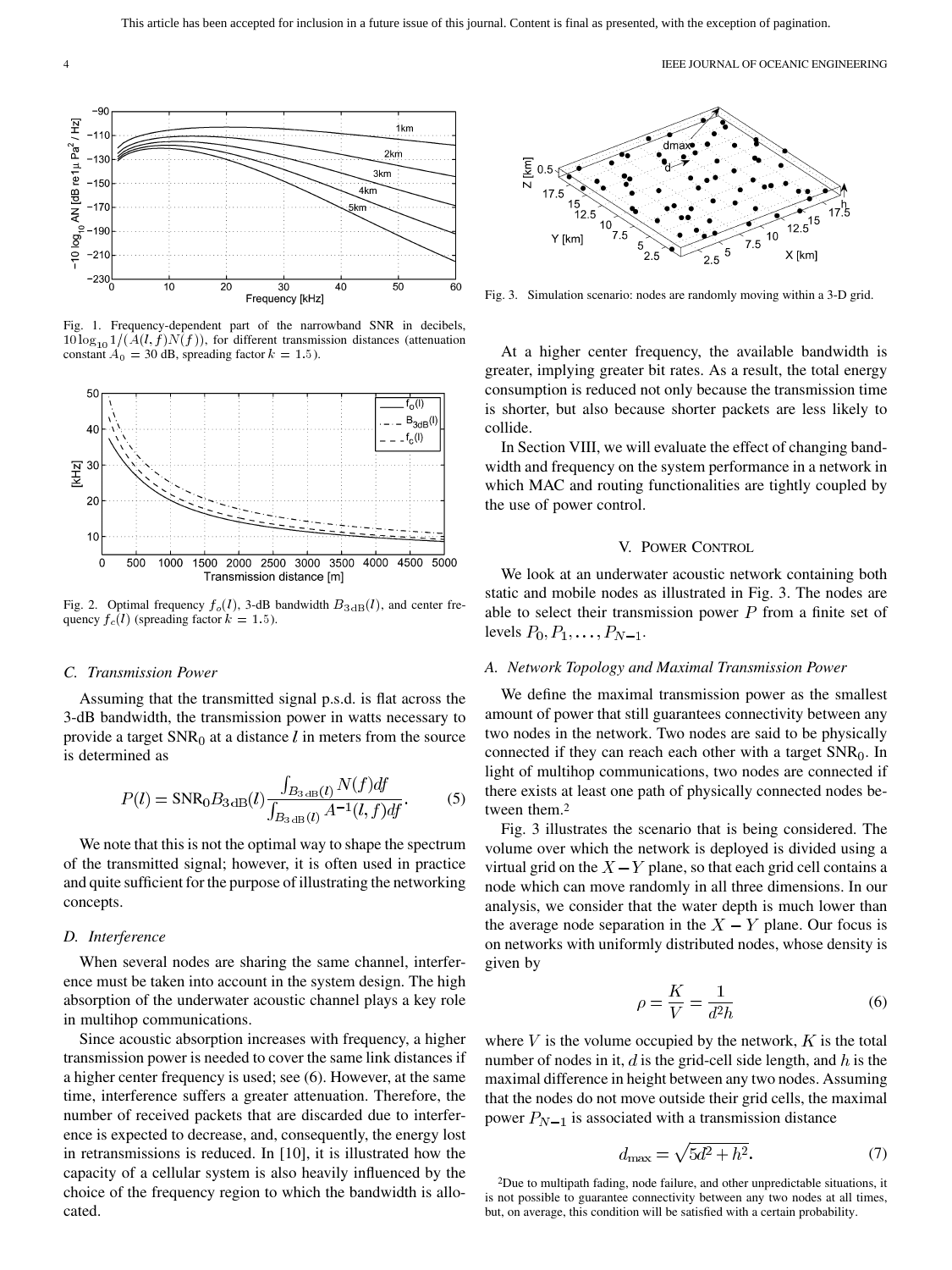JORNET *et al.*: ON JOINT FREQUENCY AND POWER ALLOCATION IN A CROSS-LAYER PROTOCOL 5



Fig. 4. Power levels and corresponding distances for the two strategies (9) and (10) using a step size  $10 \log_{10} \Delta = 7.2$  dB and  $\delta = 1.56$  km, respectively. The network has 64 nodes deployed over 400  $km<sup>2</sup>$  in a grid-uniform manner (gridcell size of 2.5 km);  $d_0 = 1$  km,  $d_{\text{max}} = 5.68$  km,  $f_c(d) = 14$  kHz,  $B_{3 \text{ dB}}(d) =$ 15 kHz,  $\eta_0 = 50$  dB re  $1 \mu \text{Pa}^2/\text{Hz}$ ,  $A_0 = 30$  dB,  $k = 1.5$ , SNR<sub>0</sub> = 20 dB.

If this topology is violated, i.e., two nodes become separated by more than  $d_{\text{max}}$ , some parts of the network may lose connectivity. However, in a network that contains mobile nodes, this situation may be only temporary.

#### *B. Step Size Between Power Levels*

Assuming a uniform separation of power levels in decibels, the step size  $10\log_{10} \Delta$  between two consecutive levels is defined by

$$
10\log_{10}\Delta = (10\log_{10}P(d_{\text{max}}) - 10\log_{10}P(d_0))/(N - 1)
$$
\n(8)

with

$$
P_n = \Delta^n P_0 = P(d_n), \qquad n = 0, \dots, N - 1 \tag{9}
$$

where  $d_n$  is the distance in meters corresponding to the power  $P_n$ , i.e., the two are related by the expression (5) and  $d_{N-1} =$  $d_{\max}$ .

Alternatively, the separation between two consecutive levels can be defined in terms of a uniform increase in the coverage distance  $\delta$ 

$$
P_n = P(d_0 + n\delta), \qquad n = 0, \dots, N - 1. \tag{10}
$$

The incremental distance is obtained as

$$
\delta = (d_{\text{max}} - d_0)/(N - 1) \tag{11}
$$

and  $d_0 + (N-1)\delta = d_{\text{max}}$ .

Fig. 4 shows the two power distribution patterns obtained with  $N = 4$  levels, in a network with  $K = 64$  nodes deployed over  $400 \text{ km}^2$ . In this example, the differences between the two power allocation patterns are small, i.e.,  $P(d_n) \approx P(d_0 + n\delta)$ . Due to the convenience of defining the power levels in terms of a uniform increase in distance, we will use this definition in what follows.

## *C. Number of Power Levels*

Given a maximal power  $P_{\text{max}} = P(d_{\text{max}})$  and a choice of levels distribution, the last parameter required to completely characterize the power control is the number of levels  $N$ . A greater number of levels allows for finer tuning of the power; however, a smaller number of levels is of interest for practical implementation. We conjecture that there is an effect of diminishing returns in energy savings when it comes to increasing the number of levels beyond some point. The number of power levels will affect the routing protocol performance, as will become apparent in Section VII. We will assess this issue through numerical simulation in Section VIII.

#### *D. Listening and Receiving Power Consumption*

By increasing the node density, the average transmission power required by a node to maintain its connectivity within the network is reduced. However, neither the receiving power nor the listening power depends on the node density, but both are instead implementation-specific modem parameters. These values have usually been considered negligible with respect to the acoustic power needed to cover several kilometers, something that can no longer be assumed in a multihop network.

By using the frequency allocation pattern described in Section IV, the electrical power in decibel watts needed to cover a distance  $l$  is obtained as

$$
10\log_{10} P_T(l) = 10\log_{10} P(l) - 170.8 - 10\log\xi \tag{12}
$$

where  $10 \log_{10} P(l)$  is the acoustic transmission power in dB re 1  $\mu$ Pa<sup>2</sup>, 170.8 dB is the conversion factor between acoustic pressure in dB re 1  $\mu$ Pa and acoustic power in watts, and  $\xi$  is the transducer efficiency.3

As an example, we can calculate the acoustic power required to provide a target  $SNR_0$  of 20 dB at 2 km from the source in quiet deep sea ( $A_0 = 30$  dB,  $k = 1.5$ ,  $\eta_0 = 50$  dB re 1  $\mu$ Pa<sup>2</sup>/Hz). First, the optimal center frequency at 2 km is obtained by computing the maximum of (4) with respect to  $f$ , which in this case yields approximately 14 kHz. The corresponding 3-dB bandwidth is 17.72 kHz. Using these values in the expression (5), the power is found to be 168 dB re 1  $\mu$ Pa<sup>2</sup>. For a specific efficiency  $\zeta$  equal to 80%, the equivalent electrical transmission power is approximately 650 mW. Note that, in addition to this power, it is necessary to take into account the energy consumed by the power amplifier, the signal processing blocks, and other circuitry of the acoustic modem. Moreover, the energy consumption of these blocks is expected to be higher when the modem is operating at higher frequencies. The power required for listening to the channel varies from modem to modem, ranging from 500  $\mu$ W [29] to 80 mW [30]. Finally, the active reception power can be as low as 80 mW or up to a few watts depending on the modem used. The effect of different power specifications on the system energy consumption will be analyzed through simulation in Section VIII.

<sup>3</sup>The transducer efficiency  $\xi$  is usually nonlinear and frequency dependent.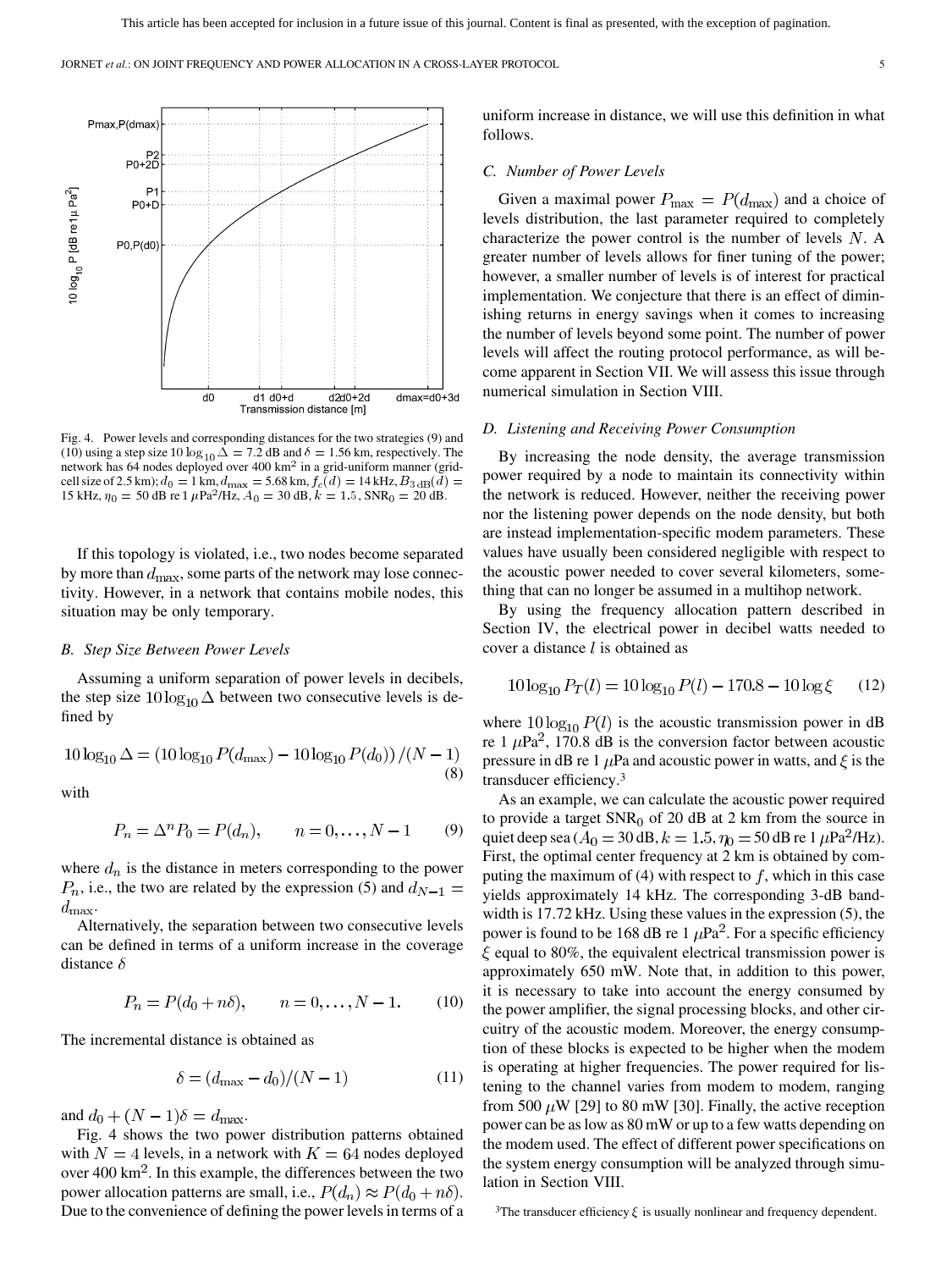# VI. MEDIUM ACCESS CONTROL

The MAC protocol that is being considered is the DACAP [6], a collision avoidance protocol based on virtual carrier sensing. DACAP implements an exchange of short control packets for avoiding data packet collisions, thus maximizing the network throughput. In addition, it does not require nodes to be synchronous. Hence, it is ideally suited for supporting FBR, which is also based on short control packets exchange, as we will explain in Section VII.

The protocol is based on the following steps.

- Upon receiving a request to send (RTS), a node sends a clear to send (CTS), and waits for a data packet. If during the waiting time another RTS is overheard, the node sends a short warning to its partner.
- Upon receiving a CTS, the transmitter waits for those nodes whose attempts to transmit may result in collisions. If during this time another CTS is overheard or a warning packet arrives, the transmission is deferred by a random backoff time. Otherwise, the transmission of the data packet proceeds.

The waiting time is a function of the round-trip delay, which is proportional to the distance between the nodes. This distance can be easily estimated in FBR, since the responding nodes send their location information. DACAP capitalizes on the receiver's tolerance to interference when the transmitter and the receiver are closer than the transmission range corresponding to the power level used. It does so by computing the minimum distance at which a transmitting node would not interfere with the current transmission, and setting the waiting time accordingly. DACAP was shown to improve the system performance in terms of energy per bit consumption and to successfully account for the hidden terminal problem, at the expense of increasing the average end-to-end delay due to postponements [6].

## VII. ROUTING

The routing technique that is being considered is FBR [7], a routing mechanism based on location information and designed for energy-efficient multihop communications in underwater acoustic networks. This routing mechanism assumes that nodes know their own location and the location of the final destination (sink). Such assumption is justified in underwater systems where fixed bottom-mounted nodes have location information upon deployment, while the mobile nodes, i.e., AUVs, are equipped with internal navigation systems. The location of the final destination is always known in an underwater network in which the distributed nodes are required to transmit to a common sink, or a set of sinks.

## *A. Overview of the FBR Protocol*

To illustrate the routing protocol, a simple 2-D scenario can be envisioned without loss of generality. Referring to Fig. 5, let us assume that node A wants to transmit to node B. To do so, node A will issue an RTS to its neighbors. This request is a short control packet that contains the location of the source



Fig. 5. Illustration of the routing protocol: nodes within the transmitter's cone  $\theta$  are candidate relays.

node (A) and of the final destination (B). Note that this is in fact a multicast request.

The initial transaction is performed at the lowest power level  $P_0$ , and the power is increased only if necessary. Power control is performed as an integral part of routing and MAC. We assume open-loop power control, in which the transmitting node decides which power level to use, rather than being instructed explicitly by a receiving node. Only the nodes that are within the transmission distance are assumed to correctly receive the request.

Returning to our example, let us draw an imaginary line between nodes A and B. All the nodes that receive A's multicast RTS first calculate their location relative to the AB line. The objective in doing so is to determine whether they are candidates for relaying. Candidate nodes are those that lie within a cone of angle  $\pm \theta/2$  emanating from the transmitter towards the final destination. If a node determines that it is within the transmitter's cone, it will respond to the RTS. Those nodes that are outside the cone will not respond.

In our example, there are no nodes within the transmission cone that can be reached at the power level  $P_0$ . Hence, after a round-trip time  $\left( \frac{2d_0}{c}$  for the power  $P_0$ , where c is the nominal speed of sound underwater), node A receives no responses. It now increases the transmission power to  $P_1$ , and sends a new RTS. In general, a transmitting node will keep increasing the power until it reaches someone, or until all power levels have been exhausted. If it cannot reach anyone at the maximal level  $P_{N-1}$ , the transmitter will shift its cone and start looking for candidate relays left and right of the main cone. This strategy favors paths with minimal amount of zigzagging, while guaranteeing that all possible paths will eventually be searched. In [23], it was shown that, especially in very dense networks, paths following minimum power routes (maximum number of hops) are not optimal in terms of energy consumption, but that instead there is a minimum distance that should be traversed in each hop (as emphasized in Section V-D). However, the authors also show that for the node densities that we are considering, both options are similar. For this reason, we use these minimum power routes as the gold standard. Alternatively, in very dense networks, this problem could be managed by choosing the initial power level according to the analysis in [23] instead of the lowest available one.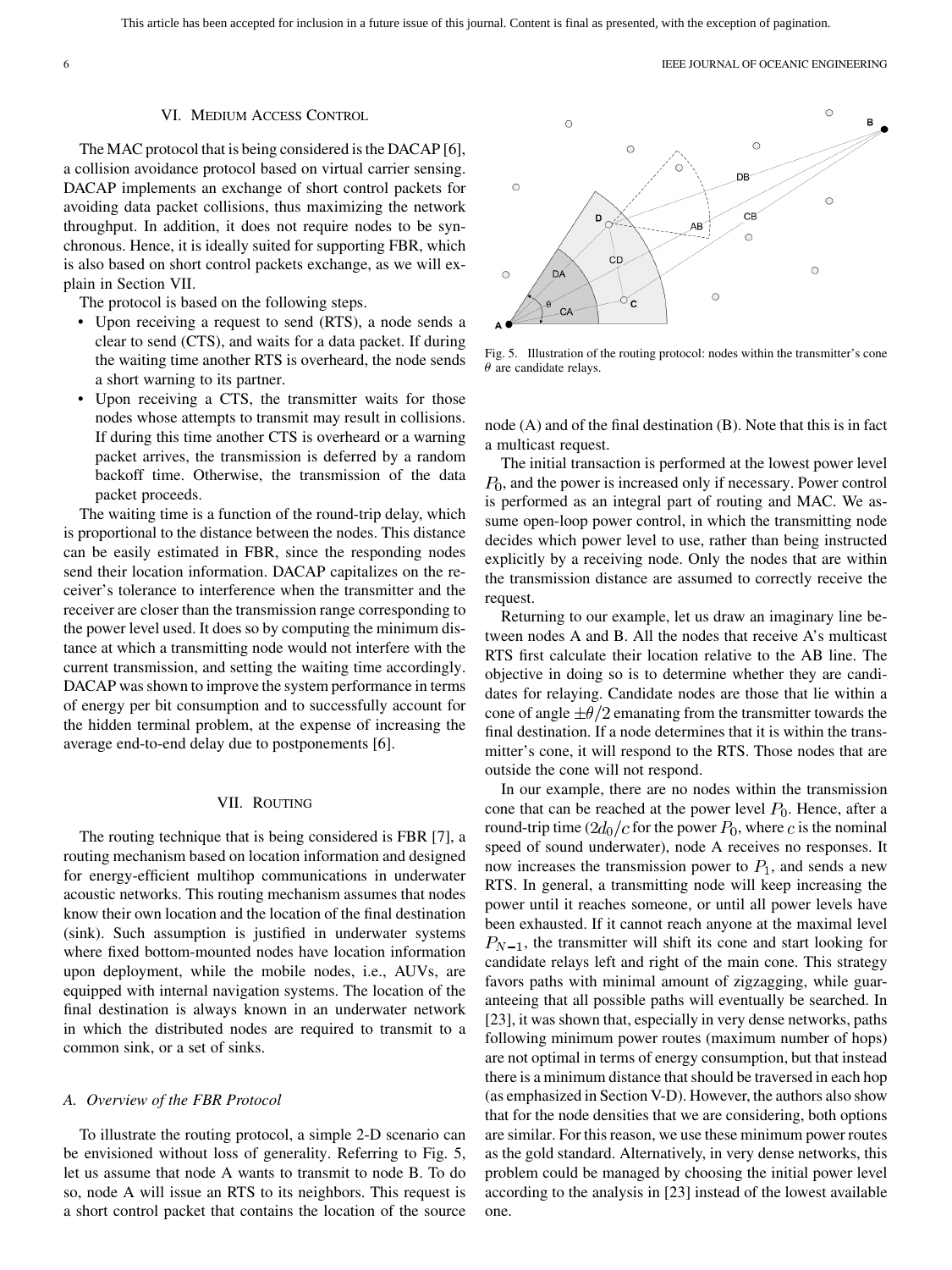If the transmitter, after increasing the power to some level, reaches a single neighbor, it passes the data packet on to that neighbor, who becomes a relay. A positive acknowledgement at each hop is expected. The relay now initiates an identical procedure, looking for candidate nodes within its own cone. It has become an effective transmitter, searching for the next relay towards the final destination. If there is more than one candidate relay, the current sender will have to decide which one will become the next relay. In our example, A reaches two candidates C and D at power  $P_1$ . (The protocol does not change if there are more than two candidates.) When they receive the RTS from A, each one knows that it can help in relaying, and each replies to A's request using a very short control packet, akin to the clear to send (CTS) signal. A candidate's CTS contains the address (name and location) of the node issuing it (C or D) as well as the addresses of the source and destination (A and B). The two candidate relays are not (yet) aware of each other's existence, so it is possible that their replies will collide. However, because the CTS is very short, and the distances CA and DA are unlikely to be exactly the same, the chances of the two CTS packets colliding at A are minimal. For example, with 500 b in a CTS packet, and a bit rate of 5 kb/s, there will be no collision if the distances CA and DA differ by more than 75 m. Taking into account realistic implementations of acoustic underwater networks, the distance between two nodes will be usually much larger, reducing the probability of collision between candidates. Transmission times may also be randomized to avoid node synchronization effects.

If there is no collision, A receives both replies. A reply includes the sender's location, and, hence, A knows which candidate is closer to the final destination—node D in this case. It may then choose D as the relay, and pass the data packet on to it. Node C will overhear the data packet transaction and deduce from its header that it has not been chosen as a relay. Alternatively, more intelligence can be incorporated into making this decision. For example, A could know from overhearing previous transactions that D is already engaged elsewhere and is thus becoming a bottleneck; it could therefore choose C as its relay. Alternatively, the CTS packet can include information about the network activity that each of the candidates is measuring. In that case, routing is performed by exploiting first- and second-order neighborhood information for more efficient, integrated MAC/routing schemes [31]. This information can be used as part of the relays' decision on whether and when to respond to a multicast RTS. However, such details are of no concern for the basic routing principle.

Although the chances of collision are small, a collision may still happen. If A detects a collision (e.g., by detecting signal energy without being able to decode a packet), it will send the RTS again, using the same power level. In this round, however, C and D may know of each other's existence. This can only be guaranteed if they are inside a cone with an aperture less than or equal to  $60^\circ$ . In this case, they have also learned each other's location, and only that node which knows to be closest to the final destination will reply. Hence, the next CTS collision will be avoided. In a more general case, C and D may not be aware of each other either because of the half-duplex operation of acoustic modems, or because the distance CD is greater than



Fig. 6. The region of candidate relay locations is contained within a cone emanating from each relay. The region of all candidate relays which are reachable at the lowest power level is delimited by the shaded beam-like area.

the transmission range associated with the power level in use. In this situation, they will still know that the previous query has not been completed successfully because they will have received exactly the same request as before. Then, they may delay their CTS retransmissions by a random amount  $T_{\text{wait}} = N_{rtx}T_{\text{CTS}}x$ seconds,<sup>4</sup> where  $N_{rtx}$  is the number of retransmissions, x is a random variable uniformly distributed between 0 and 1, and  $T<sub>CTS</sub>$  stands for the duration of the reply packet.

When the next relay has been chosen, the procedure continues. The cone emanating from node D is illustrated by dashed lines in Fig. 5. Note that the original sender does not need to know the location of the destination *exactly*. As the route discovery advances, the final relay will reach all the nodes in its own cone, and, so long as the destination has not moved outside this region, it will be reached. Hence, there is a region over which a node can move without affecting the protocol performance. Normally, underwater nodes can be moving at a much slower rate than the speed of propagation (few meters per second as compared to few kilometers per second) and, hence, it is reasonable to assume that a node will not "escape" before it is reached.

As the algorithm progresses, and a cone is formed at each relay, the route will zoom in on the final destination so long as there are candidate relays within reach of one another. Fig. 6 illustrates the region of candidate relay locations for the case when a relay can be found in each hop within a single cone, i.e., no node needs to shift its cone and look outside the angle  $\theta$ . Note that this region is bounded, as dictated by the definition of the *transmitter's beam-like* cone (hence the name, FBR).

## *B. Mobility Issues in the FBR Protocol*

Due to drifting, the location of each node may change in time, and, hence, it may not be realistic to assume that each node always knows its own position accurately. If such unintentional motion is caused by a current or an error in navigation, the relative position of the nodes may be preserved at least approximately, in which case the protocol performance will not be significantly affected. At any rate, some power margin can be included in a practical system to account for the possibility of a change in maximal distance. The transmission power used will

<sup>4</sup>It was observed via simulation that by computing the backoff time in this way, the average end-to-end delay was lower than when using the more popular exponential backoff, mainly because the chances of collisions among CTS packets were small.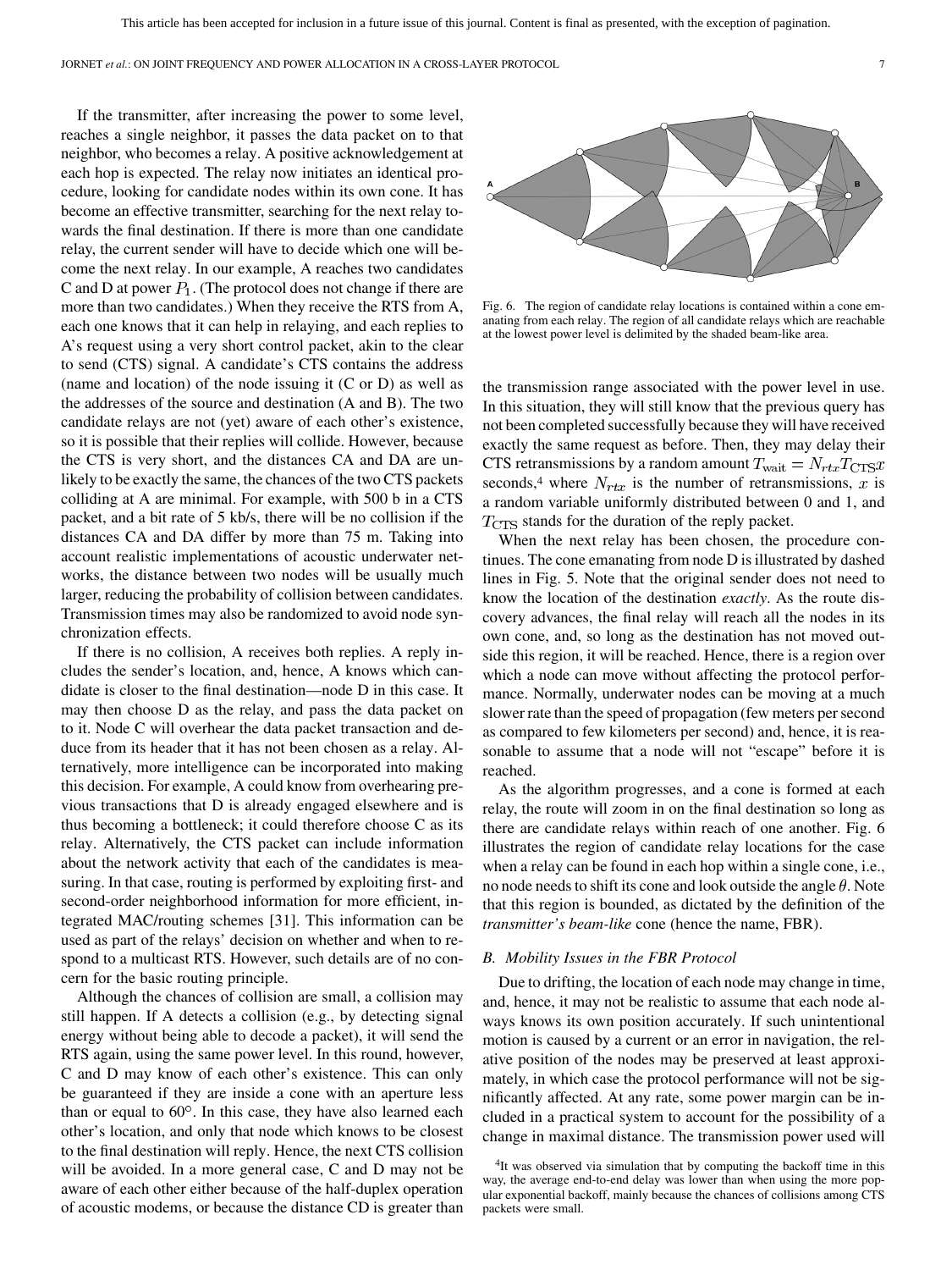then be slightly higher than the actual power required to cover a specific distance. In addition, taking into account that there is no need to memorize previously discovered neighbors' positions, mobility does not affect the system performance significantly.

# *C. Coupling of DACAP With FBR and Power Control*

DACAP already requires an exchange of short packets to secure the channel, and its coupling with FBR is thus natural. The main modifications are summarized below.

- *Multicast requests*—When requesting a route, the transmitter sends a multicast RTS. Each control packet contains three {ID, Position} pairs: one for the current transmitter, one for the final destination, and one for the next intermediate node, i.e., the relay. In a multicast RTS, the last field is left empty. Note that the same RTS packet is looking for a route and securing the channel (similarly with the CTS packets, in which nodes offer to become relays simultaneously as they end the channel reservation procedure). A node proposing itself as a relay overwrites the last field with its own ID and position. After sending a multicast RTS, the transmitter will wait twice the maximum propagation delay corresponding to the current transmission power level even if it has already received one or more CTS packets (plus the corresponding additional delay if it is a retransmitted packet).
- *Silence packets*—After a multicast RTS, the requesting node may receive no answers. This will occur if there are no neighbors, or there are, but they are already engaged in another communication. In the latter case, if the transmitter is not aware of the situation, it will decide to increase the transmission power, increasing the chances of disturbing other ongoing transmissions. To prevent this situation, a node aware of a concurrent communication (but not actively participating in it) that overhears a multicast RTS will send a *very short* silence packet to the requesting node. The silence packet is even shorter than a control packet, because only the destination node should be specified. A node receiving a silence packet will defer its transmission. The chances of its interfering with an ongoing communication are minimal.
- *Implicit acknowledgement*—Apart from an end-to-end acknowledgement which may be generated at the transport or the application layer, each intermediate node expects a positive acknowledgement from the current receiver. If nodes use omnidirectional transducers, which is often the case for mobile nodes, the transmitter can deduce that its last data transaction has been successfully completed when it overhears its own packet being transmitted to the next relay. However, this may not always be possible. If the power level used to reach the next node is lower than the one used for the previous transmission, the acknowledgement should be sent explicitly using a higher power level. The same should be done when the packet reaches its final destination. Also, if for any reason a node receives an RTS from the same transmitter for a packet that has been successfully transmitted (each packet has a unique ID), an acknowledgement is explicitly sent, avoiding the long data packet retransmission.

• *Dynamic backoff and waiting times*—The power level that is being used is specified in each control packet. By doing so, any node that overhears an ongoing communication can dynamically adjust its backoff and waiting times.

Up to this point, the proposed cross-layer design has been qualitatively described. However, the unique relation between transmission distance, power, and bandwidth makes the entire system performance dependent on the frequency allocation pattern. In the following section, we quantitatively demonstrate these concepts by simulation.

# VIII. RESULTS

To assess the concepts introduced in this paper, we have used a discrete-event underwater acoustic network simulator implemented in standard Python [32]. The simulation scenario corresponds to the one shown in Fig. 3. The network is composed of a varying number of active nodes, randomly located over a square footprint of 400 km<sup>2</sup> and with a maximum depth of 1 km. All nodes are moving at 0.2 m/s within their grid cell, and they are assumed to know their approximate location. We assume a fixed noise level  $\eta_0 = 50$  dB re 1  $\mu$ Pa<sup>2</sup>/Hz. In terms of the acoustic wave propagation, an attenuation constant  $A_0 = 30$  dB and a spreading loss  $k = 1.5$  are used. The target SNR for physical connectivity is set to 20 dB. There are four sinks, located in the centers of the four subregions into which the operational region is divided. Each node is able to generate new packets, which will be transmitted to the source's closest sink, potentially over multiple hops. Each node is also able to forward information coming from other nodes.

We assume that the amount of information per area is constant, i.e., the number of packets coming from a region is fixed. A Poisson distribution with an average packet generation rate  $\lambda = 0.01$  (packet/min)/km<sup>2</sup> is used. When the node density is increased, the nodes' individual packet generation rate is reduced in such a way that the total number of bits per second transmitted in the network remains the same. Each data packet contains a fixed number of bits, 9600 in our simulation, while the control packets are only 48 b long.

The system performance is measured in terms of average energy per bit consumption.<sup>5</sup> The energy invested in transmission, listening, and active reception of control and data packets, as well as their possible retransmissions, is taken into account, and divided by the total number of useful information bits delivered to the destinations. The power required for listening to the channel and the power required for active reception are set to 0 dBW. In addition to the energy per bit, the total number of collisions and the average packet end-to-end delay are also measured to illustrate the performance.

Before focusing on the effects of different frequency allocation patterns and power specifications, the benefits of using power control are analyzed.

<sup>5</sup>The energy consumption will in general depend on the level of reliability that we want to guarantee in the network. In our study, we assumed a maximum retry limit of four transmissions per hop, which proved to be sufficient to avoid packet dropping in the vast majority of cases, effectively providing full transmission reliability.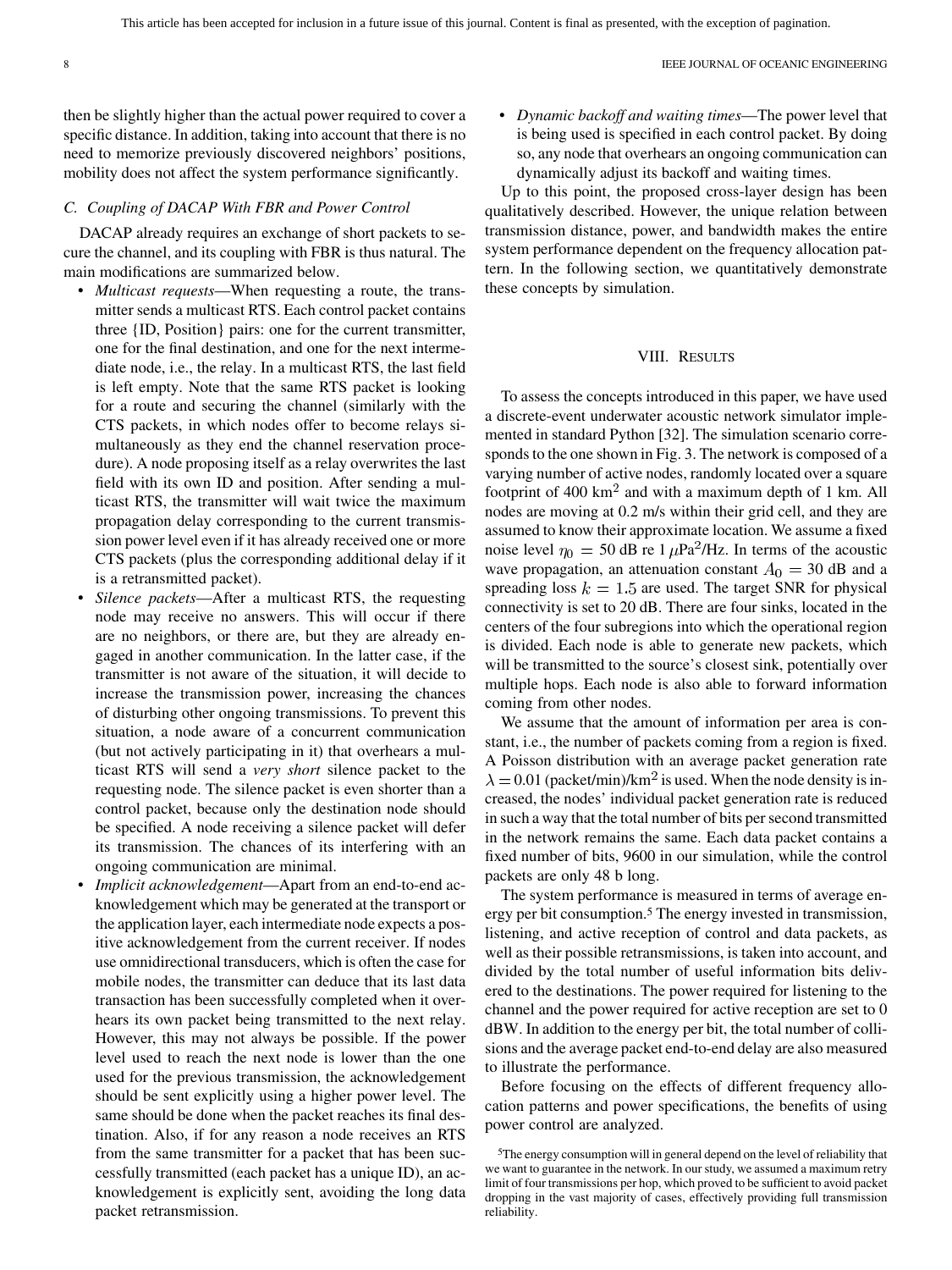JORNET *et al.*: ON JOINT FREQUENCY AND POWER ALLOCATION IN A CROSS-LAYER PROTOCOL 9



Fig. 7. Energy per bit consumption with and without power control (four uniformly distributed levels). Center frequency and bandwidth are set optimally. The performance of FBR is compared to an ideal case in which node locations are known and Dijkstra's algorithm is used to compute minimum-power routes. The effect of nodes' involuntary movements is also illustrated. The error bars represent the uncertainty interval at the 95% confidence level.

## *A. Benefits of Power Control*

Fig. 7 shows the average energy per bit consumption as a function of the number of nodes. For each node density,  $d_{\text{max}}$  is obtained from (7). The center frequency and the available bandwidth are determined optimally for each node density according to the principles of Section IV, as  $f_c(d)$  and  $B_{3 dB}(d)$ , where d is the grid-cell side length. The system performance is compared between the case in which a fixed transmission power level covering the distance  $d_{\text{max}}$  is used and when power control with  $N = 4$  levels is available. The FBR performance is compared to that of the case in which routes are established using Dijkstra's algorithm [33], with the cost between two nodes is defined as the minimal discrete power level required to guarantee connectivity. The SNR required to close the link is set to 20 dB.

As the number of relay nodes increases, the energy consumption reduces mainly because the maximal transmission distance scales with the network density as (7). Therefore, even for a constant transmission power, i.e.,  $N = 1$ , the energy consumption is clearly reduced. This is due not only to the fact that the transmission power is lower for a lower internode distance, but also to the fact that the bandwidth available to shorter links is greater. Hence, a data packet containing the same number of bits takes less time to transmit at a higher bit rate. Note that we are introducing active nodes in the system, i.e., nodes which are generating information and relaying incoming packets, and adapting their packet generation rate in such a way that the amount of information per area remains constant. We can also think of a different situation in which only relay nodes are introduced. The effect on the system energy per bit consumption is almost the same and was discussed in [17].

The benefits of power control are clear, especially for lower node densities, where the minimum transmission distance necessary to maintain the network connectivity is considerably large. The difference between the *distributed* FBR protocol, in which routes are dynamically established as packets traverse the network towards their final destination, and the *centralized* case, in which preestablished routes are followed, is minimal. Note that Dijkstra's algorithm requires full knowledge of the topology, whereas FBR does not assume any knowledge except for a node's own location and that of the destination. In



Fig. 8. Energy per bit consumption for a varying number of power levels. Center frequency and bandwidth are chosen optimally; FBR is used. The error bars represent the uncertainty interval at the 95% confidence level.

addition, we can see that nodes' involuntary movements do not damage the FBR performance and the effect on the energy per bit consumption is minimal. This demonstrates the superiority of the FBR protocol and the fact that exact information is not indispensable.

## *B. Number of Power Levels*

Using more than one power level allows the system to allocate the power in a more efficient manner. Only those nodes that require the highest transmission power will use it, while all other nodes can use lower levels. By increasing the number of power levels, the power can be adjusted more accurately, reducing the total energy consumption, as well as interference. However, having to use too many power levels may not be practical, and the question remains as to whether there is some number of levels that reaches a good compromise between energy efficiency and implementation complexity. At the same time, increasing the number of available power levels too much can increase the average delay introduced by the route discovery process, which may have to sequentially query several neighbors before finding a relaying node.

Fig. 8 shows the average energy per bit consumption as a function of the number of nodes for a varying number of power levels. It reveals that using more than four levels does not significantly improve the system performance, which supports the conjecture made earlier in Section V. Therefore,  $N = 4$  power levels suffice for the network under consideration, and, for a node density within the range that we illustrate, offer a good compromise between energy per bit consumption and implementation complexity.

# *C. Listening and Receiving Power*

When the network node density is increased, the power required to successfully transmit a packet is reduced because the maximal transmission distance is shorter. However, the power required by each node for listening or active reception remains the same. Therefore, when the number of nodes in the system increases, the total power required for listening and receiving increases as well. The increase in bandwidth results in a reduced energy consumed for active reception, but the energy required for listening does not change.

This is illustrated in Fig. 9, where the energy per bit consumption as a function of the network node density is shown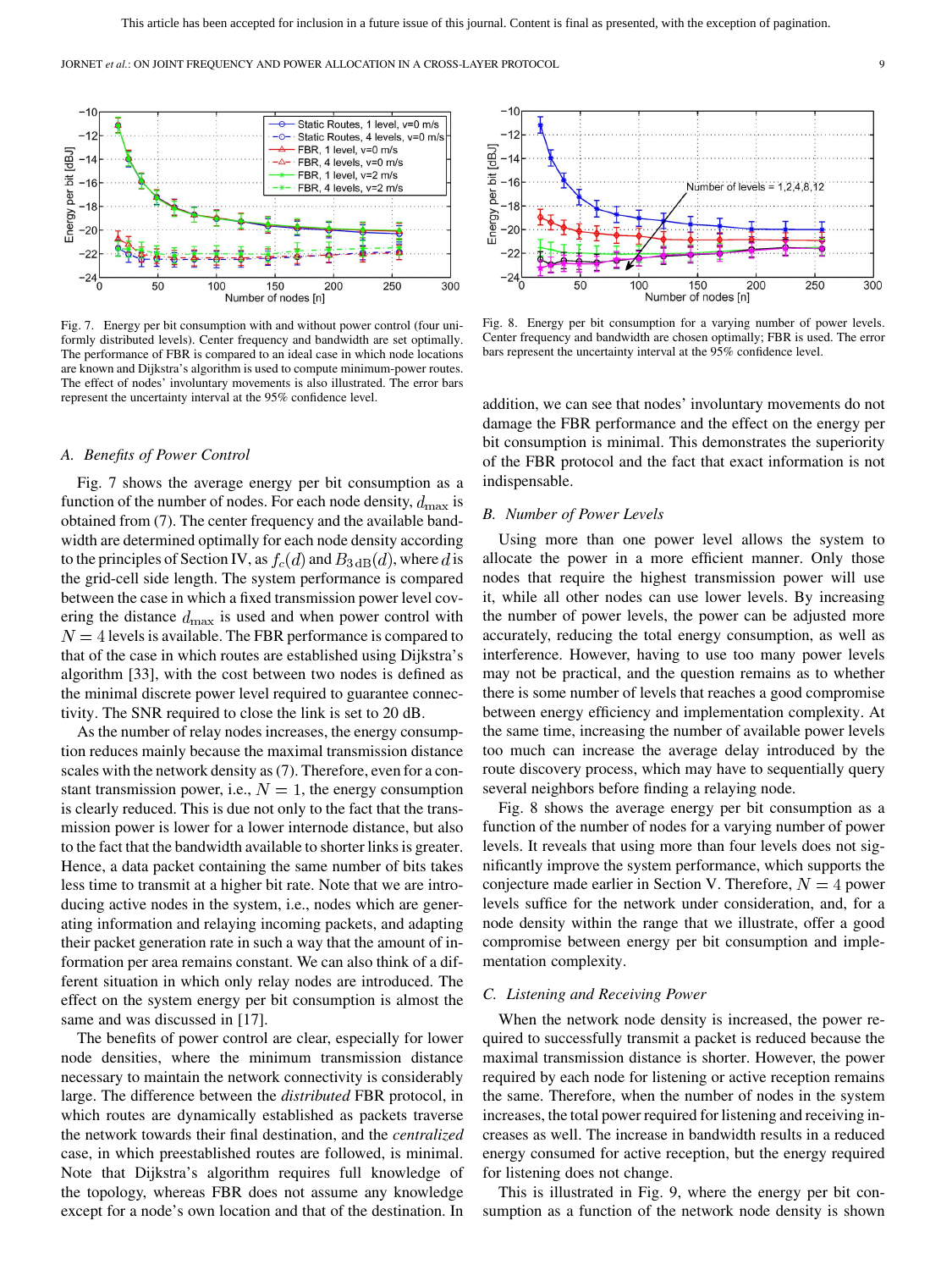



Fig. 9. Energy per bit consumption for different listening and receiving power specifications, with and without power control (four uniformly distributed power levels). The error bars represent the uncertainty interval at the 95% confidence level.



Fig. 10. Energy per bit consumption for different frequency allocation patterns. Power control is implemented with four uniformly distributed power levels. The error bars represent the uncertainty interval at the 95% confidence level.

for different listening and receiving power levels. Two cases are considered, one in which power control with  $N = 4$  power levels is used, and another without power control. The results show the effect of the listening and receiving powers, which has been usually masked by the large acoustic power requirement. These results encourage the development of idle-time energy saving mechanisms such as sleeping cycles or wake up modes in acoustic modems, e.g., [34].

#### *D. Frequency Allocation*

In the previous sections, both  $f_c$  and  $B_{3dB}$  have been optimized for power consumption according to the channel model used in Section III. Here, we illustrate the effect of independently changing these two parameters while using power control with four uniformly spaced levels. In Figs. 10–12, the energy per bit consumption, the total number of collisions in the network, and the average packet end-to-end delay for four different frequency allocation patterns are shown as functions of the node density. Below we comment on the impact of these design parameters on the network performance.

*Center frequency*  $(f_c)$ : The system performance is analyzed for two different center frequencies  $f_c = 20$  kHz and  $f_c = 40$ kHz, keeping the bandwidth fixed and equal to 1 kHz. As discussed in Section IV, at a higher center frequency, the power consumption for the same internode distance is increased because the acoustic path loss is higher. For this reason, the energy performance is better at 20 kHz than at 40 kHz, but this is only



Fig. 11. Total number of collisions over transmitted packets for different frequency allocation patterns. Power control is implemented with four uniformly distributed power levels. The error bars represent the uncertainty interval at the 95% confidence level.



Fig. 12. Average packet end-to-end delay for four different frequency allocation patterns. Power control is implemented with four uniformly distributed power levels. The error bars represent the uncertainty interval at the 95% confidence level.

so for lower densities. In denser networks, where the transmission distance is small, the energy per bit consumption is nearly the same (Fig. 10).

As the center frequency increases, the interference coming from other nodes also suffers a greater attenuation. Therefore, the total number of collisions in the system can be reduced by increasing the center frequency. This effect can be more clearly seen at high node densities, for which the number of collisions is usually higher (Fig. 11). Because the transmission power scales with the network density, the total energy lost in collisions is small. At the same time, the end-to-end delay clearly benefits from the reduction in the number of collisions due to a smaller number of retransmissions especially during the discovery process (Fig. 12).

*Bandwidth*  $(B)$ : The system performance is analyzed for two different bandwidths  $B = 1$  kHz and  $B = 20$  kHz, when the center frequency remains fixed and equal to 20 kHz. The energy per bit consumption benefits from a greater bandwidth for two reasons. First, the bit duration  $1/B$  is reduced; thus, the energy per bit reduces (see Fig. 10). Granted, as the bandwidth increases so does the total noise power that affects the system performance; however, when the increase in bandwidth is coupled with a shortening of the transmission range, the overall effect on the total transmitted energy per bit required to maintain a desired SNR is positive [9]. Second, packets are shorter and, therefore, less likely to collide (Fig. 11). This combined effect encourages transmission at high bit rates: even if the application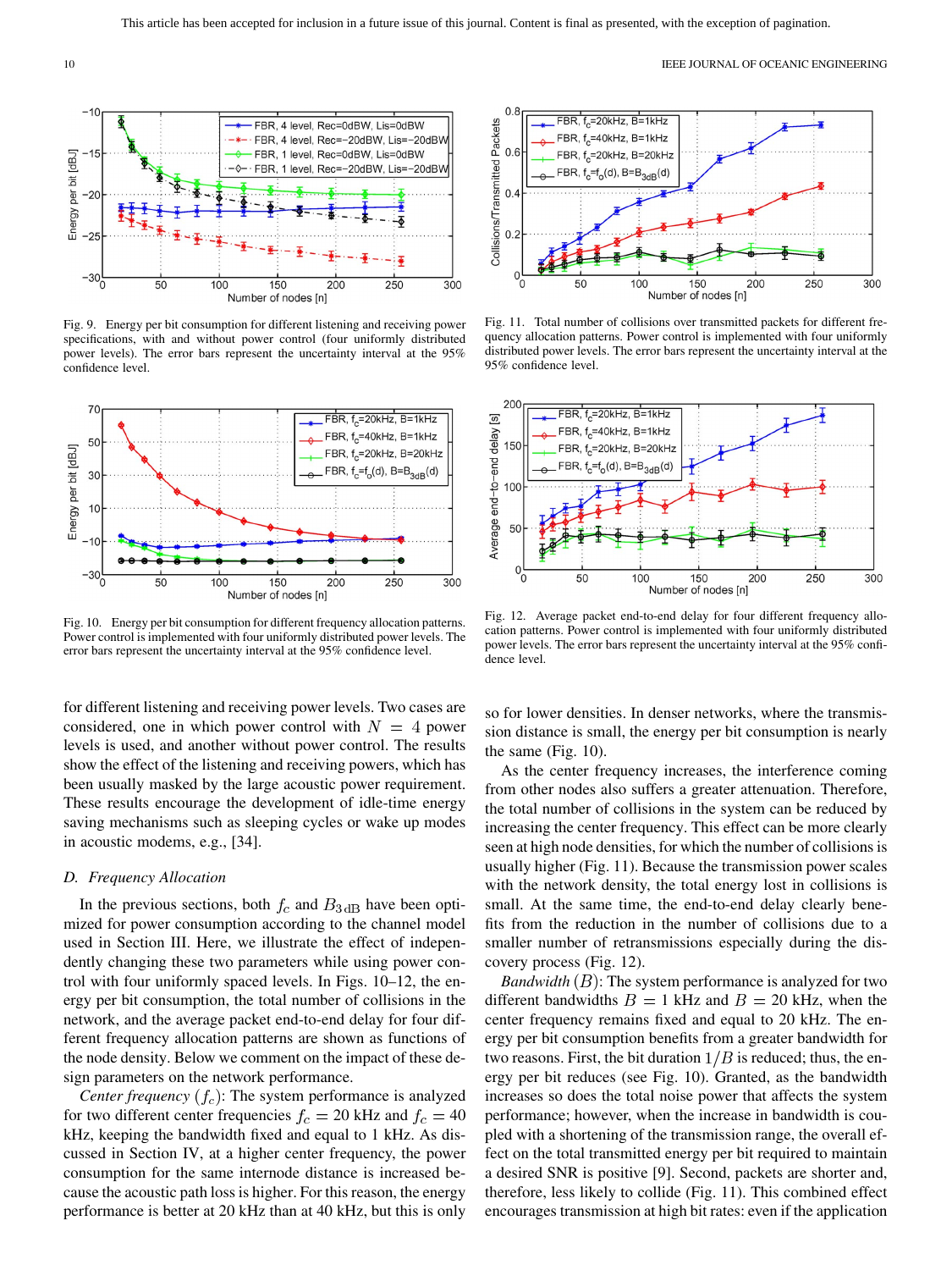does not require it, the system performance in terms of energy per bit consumption and average packet end-to-end delay will improve.

*Summary: combined effects*  $f_c$  *and*  $B$ : When choosing the center frequency and the bandwidth using the minimum power approach introduced in Section IV, both the optimal center frequency and its corresponding 3-dB bandwidth increase with the node density. In other words, the average internode distance is shorter for a higher node density (Fig. 7) and, hence, the optimal frequency and the available bandwidth are higher (Fig. 2). As the bandwidth increases, both energy per bit consumption and end-to-end delay are reduced because packets are shorter and less likely to collide.

The benefits of changing both the center frequency and the bandwidth according to the network node density are illustrated in Figs. 10–12. The energy per bit reaches a floor, which will not be reduced by increasing the number of nodes in the system. When compared to other frequency allocations, we can see that even when using a constant considerably large bandwidth (20 kHz) the system performance in terms of energy per bit consumption can deteriorate, especially in sparse networks, because higher center frequencies should be selected to support this bandwidth.

# IX. CONCLUSION

In this paper, discrete power control has been considered as a practical means for enabling scalable multihop communications for large coverage areas in bandwidth-limited underwater acoustic networks. Different power allocation schemes with a varying number of available power levels have been considered for varying network densities. For a chosen 3-D example scenario, it has been shown that a finite number of uniformly distributed power levels suffice to achieve energy consumption close to minimum. This number of levels is low enough to motivate a practical implementation of power control, which is seen as a major technique for enabling scalable and energy-efficient coverage of large areas.

The effect on the overall system performance of different modem specifications, i.e., the listening and receiving powers, has also been analyzed, emphasizing the need for idle-time energy saving techniques. Introducing new relaying nodes in the network has an implicit energy cost related to their power consumption even while being idle, which leads to a tradeoff between the power saved by shortening the hop length and the power invested in listening.

The main benefits in terms of the system energy consumption can only be achieved when both power and frequency allocation are adjusted in accordance with the network node density. Due to the dependence of the acoustic path loss on both the distance and the frequency, shorter links are able to utilize higher center frequencies, allowing the system to exploit greater bandwidths. The center frequency and bandwidth were shown to have an effect on the proposed set of protocols, and this would be so for any other selection of protocols. For a higher center frequency, the power required to make up for the greater acoustic path loss is higher, but the interference also attenuates more. This effect translates into a reduction of the number of collisions, which in turn reduces the average end-to-end delay.

The principal improvement in performance comes from the increase in the available bandwidth. The total energy consumed decreases not only because the transmission time per bit is shorter, but also because shorter packets are less likely to collide. Therefore, the total energy consumed on retransmissions reduces. At the same time, a reduction in the number of collisions implies shorter end-to-end delay. This fact encourages transmission at a high bit-rate even if the application does not require it, as the network performance in terms of energy consumption and end-to-end delay will clearly benefit from it. While our results refer to a particular set of MAC and routing protocols (DACAP and FBR), the same methodology can be used to optimize the power and frequency allocation for an arbitrary communication scenario.

#### **REFERENCES**

- [1] I. F. Akyildiz, D. Pompili, and T. Melodia, "Underwater acoustic sensor networks: Research challenges," *Ad Hoc Netw. J.*, vol. 3, no. 3, pp. 257–279, Nov. 2005.
- [2] J. H. Cui, J. Kong, M. Gerla, and S. Zhou, "The challenges of building mobile underwater wireless networks for aquatic applications," *IEEE Network*, vol. 20, no. 3, pp. 12–18, May 2006.
- [3] J. Heidemann, W. Ye, J. Wills, A. Syed, and Y. Li, "Research challenges and applications for underwater sensor networking," in *Proc. IEEE Wireless Commun. Netw. Conf.*, Apr. 2006, pp. 228–235.
- [4] U. M. Cella, R. Johnstone, and N. Shuley, "Electromagnetic wave wireless communication in shallow water coastal environment: Theoretical analysis and experimental results," in *Proc. 4th ACM Int. Workshop Underwater Netw.*, Sep. 2009, article no. 9.
- [5] M. Stojanovic, "On the relationship between capacity and distance in an underwater acoustic communication channel," *ACM SIGMOBILE Mobile Comput. Commun. Rev.*, vol. 11, no. 4, pp. 34–43, Oct. 2007.
- [6] B. Peleato and M. Stojanovic, "Distance aware collision avoidance protocol for ad-hoc underwater acoustic sensor networks," *IEEE Commun. Lett.*, vol. 11, no. 12, pp. 1025–1027, Dec. 2007.
- [7] J. M. Jornet, M. Stojanovic, and M. Zorzi, "Focused beam routing protocol for underwater acoustic networks," in *Proc. 3rd ACM Int. Workshop Underwater Netw.*, Sep. 2008, pp. 75–82.
- [8] D. Pompili and I. F. Akyildiz, "Overview of networking protocols for underwater wireless communications," *IEEE Commun. Mag.*, vol. 47, no. 1, pp. 97–102, Jan. 2009.
- [9] M. Stojanovic, "Capacity of a relay acoustic channel," in *Proc. IEEE OCEANS Conf.*, Oct. 2007, DOI: 10.1109/OCEANS.2007.4449214.
- [10] M. Stojanovic, "Design and capacity analysis of cellular-type underwater acoustic networks," *IEEE J. Ocean. Eng.*, vol. 33, no. 2, pp. 171–181, Apr. 2008.
- [11] C. Benson, M. Ryan, and M. Frater, "On the benefits of high absorption in practical multi-hop networks," in *Proc. IEEE OCEANS Conf. Eur.*, Jun. 2007, DOI: 10.1109/OCEANSE.2007.4302280.
- [12] W. Zhang, M. Stojanovic, and U. Mitra, "Analysis of a simple multihop underwater acoustic network," in *Proc. 3rd ACM Int. Workshop Underwater Netw.*, Sep. 2008, pp. 3–10.
- [13] J. Gomez and A. Campbell, "Variable-range transmission power control in wireless ad hoc networks," *IEEE Trans. Mobile Comput.*, vol. 6, no. 1, pp. 87–99, Jan. 2007.
- [14] J. Ebert, E. Wiederhold, and A. Wolisz, "An energy-efficient power control approach for WLAN's," *J. Commun. Netw.*, vol. 2, pp. 197–206, 2000.
- [15] M. Kubisch, H. Karl, A. Wolisz, L. Zhong, and J. Rabaey, "Distributed algorithms for transmission power control in wireless sensor networks," in *Proc. IEEE Wireless Commun. Netw. Conf.*, Mar. 2003, vol. 1, pp. 558–563.
- [16] S. Lin, J. Zhang, G. Zhou, L. Gu, J. A. Stankovic, and T. He, "ATPC: Adaptive transmission power control for wireless sensor networks," in *Proc. 4th Int. Conf. Embedded Netw. Sens. Syst.*, 2006, pp. 223–236.
- [17] J. M. Jornet and M. Stojanovic, "Distributed power control for underwater acoustic networks," in *Proc. IEEE OCEANS Conf.*, Sep. 2008, DOI: 10.1109/OCEANS.2008.5151829.
- [18] C. E. Perkins and P. Bhagwat, "Highly dynamic destination-sequenced distance-vector routing (DSDV) for mobile computers," *ACM SIG-COMM Comput. Commun. Rev.*, vol. 24, no. 4, pp. 234–244, 1994.